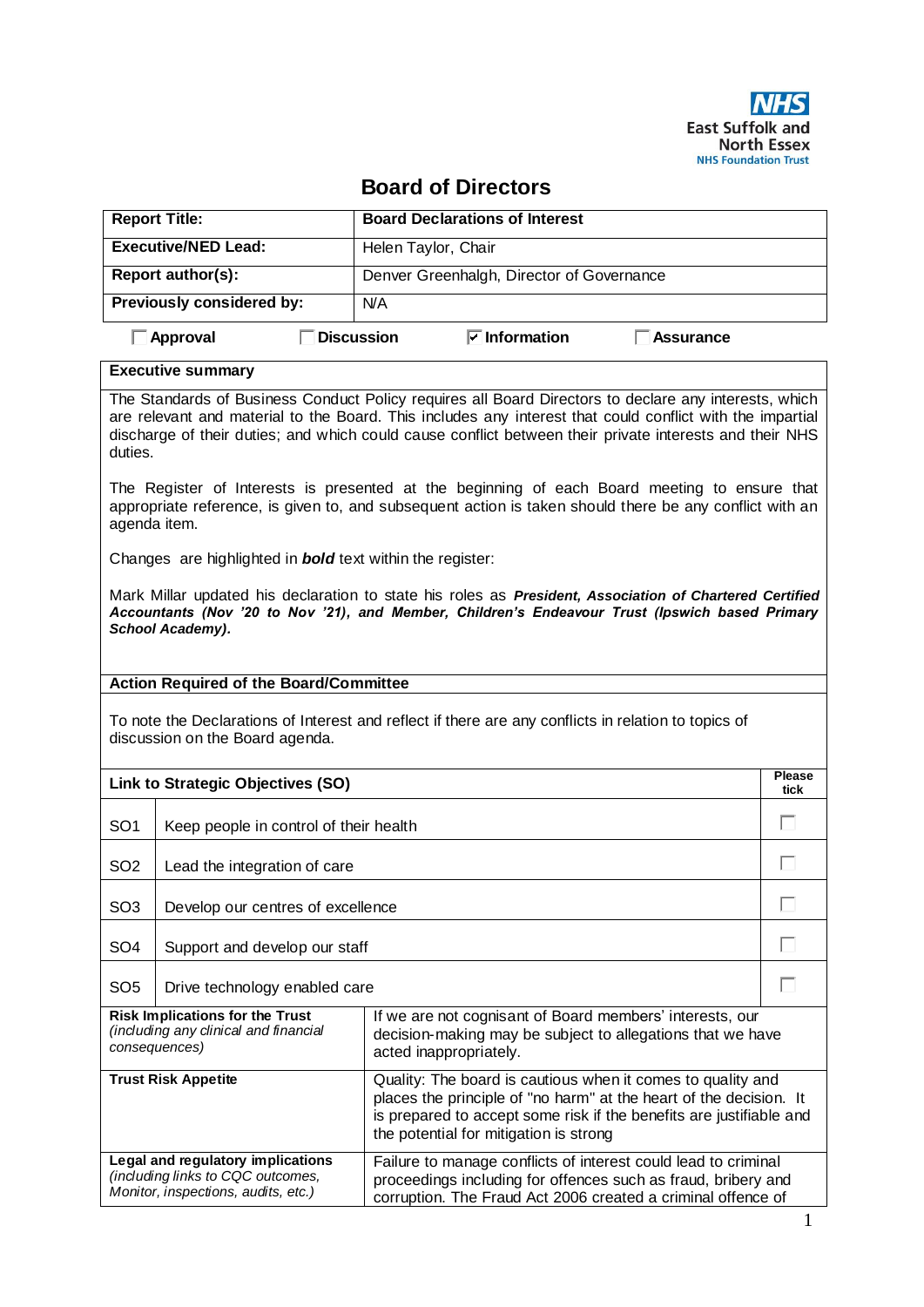|                               | fraud and defines three ways of committing it:<br>Fraud by false representation                                                         |  |  |  |  |
|-------------------------------|-----------------------------------------------------------------------------------------------------------------------------------------|--|--|--|--|
|                               | Fraud by failing to disclose information and                                                                                            |  |  |  |  |
|                               | Fraud by abuse of position.                                                                                                             |  |  |  |  |
| <b>Financial Implications</b> | There are no financial implications with this paper.                                                                                    |  |  |  |  |
| <b>Equality and Diversity</b> | Nothing detailed within the report contravenes Trust<br>legal/statutory responsibilities or the human rights of staff and/or<br>public. |  |  |  |  |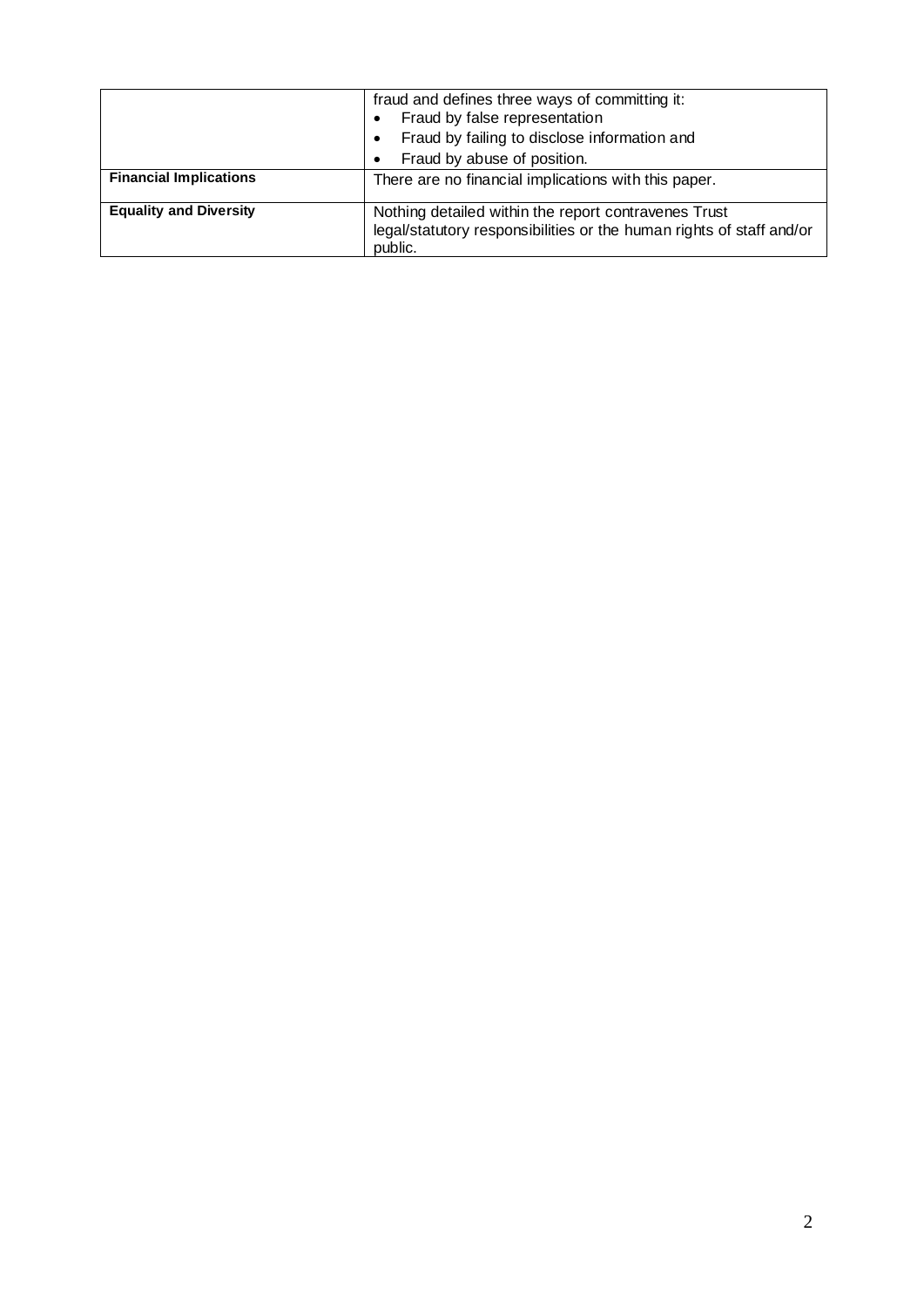| <b>Name</b>           | <b>Position</b>                            | <b>BOD Declarations Of Interest (including any Charitable activities)</b>                                                                                                                                    | <b>Board Of Directors Term</b><br>Of Office |            | Last<br><b>Updated</b> |
|-----------------------|--------------------------------------------|--------------------------------------------------------------------------------------------------------------------------------------------------------------------------------------------------------------|---------------------------------------------|------------|------------------------|
| <b>HELEN TAYLOR</b>   | Chair                                      | Trustee of the voluntary organisation Home-Start in Suffolk                                                                                                                                                  | (NED April                                  | 31/12/22   | April 2021             |
|                       |                                            | I have no declaration of interest to make regarding my role on the Board of ESNEFT in<br>relation to the Board being a trustee of ESNEFT Charity                                                             | 2016)                                       |            |                        |
|                       |                                            |                                                                                                                                                                                                              | (Chair 2 year<br>apt: January<br>2020)      |            |                        |
| <b>EDDIE</b>          | Non-Executive Director                     | Trustee Age Concern Colchester                                                                                                                                                                               | November                                    | 31/10/21   | April 2021             |
| <b>BLOOMFIELD</b>     |                                            | <b>Trustee Grass Roots</b>                                                                                                                                                                                   | 2018                                        |            |                        |
|                       |                                            | Trustee Lady D'arcy, Fynches & Berryfields Alms House Charity                                                                                                                                                |                                             |            |                        |
|                       |                                            | I have declared the interest above in relation to my role as Trustee of Age Concern<br>Colchester and regarding my role on the Board of ESNEFT in relation to the Board<br>being a trustee of ESNEFT Charity |                                             |            |                        |
| <b>HUSSEIN KHATIB</b> | Non-Executive Director                     | Interim work as Head of Quality & Safety at Great Ormond Street Hospital NHSFT<br>from 14 December 2020.                                                                                                     | April<br>2019                               | 04/04/22   | April 2021             |
|                       |                                            | I have no declaration of interest to make regarding my role on the Board of ESNEFT in<br>relation to the Board being a trustee of ESNEFT Charity                                                             |                                             |            |                        |
| <b>MARK MILLAR</b>    | Non-Executive Director                     | President, Association of Chartered Certified Accountants (Nov '20 to Nov '21)                                                                                                                               | January                                     | 31/12/2024 | April 2021             |
|                       |                                            | Member, Children's Endeavour Trust (Ipswich based Primary School Academy)                                                                                                                                    | 2021                                        |            |                        |
|                       |                                            | I have no declaration of interest to make regarding my role on the Board of ESNEFT in<br>relation to the Board being a trustee of ESNEFT Charity                                                             |                                             |            |                        |
| <b>ANDY MORRIS</b>    | Associate Non-Executive                    | Joint owner and Director of Integrity Addition Consulting Limited - provides                                                                                                                                 | January                                     | 31/12/2023 | April 2021             |
|                       | Director                                   | management consultancy and support to NHS organisations                                                                                                                                                      | 2021                                        |            |                        |
| <b>ELAINE NOSKE</b>   | Non-Executive Director                     | Senior Manager, Security CTIO Global, for BT                                                                                                                                                                 | November                                    | 31/11/22   | April 2021             |
|                       |                                            | I have no declaration of interest to make regarding my role on the Board of ESNEFT in<br>relation to the Board being a trustee of ESNEFT Charity                                                             | 2020                                        |            |                        |
| <b>MARK RIDLER</b>    | Associate Non-Executive<br><b>Director</b> | <b>Lighting Director BDP</b><br>Trustee and Director of Spinal Injuries Association<br>Mentor BackUp Trust                                                                                                   | January                                     | 31/12/2023 | April 2021             |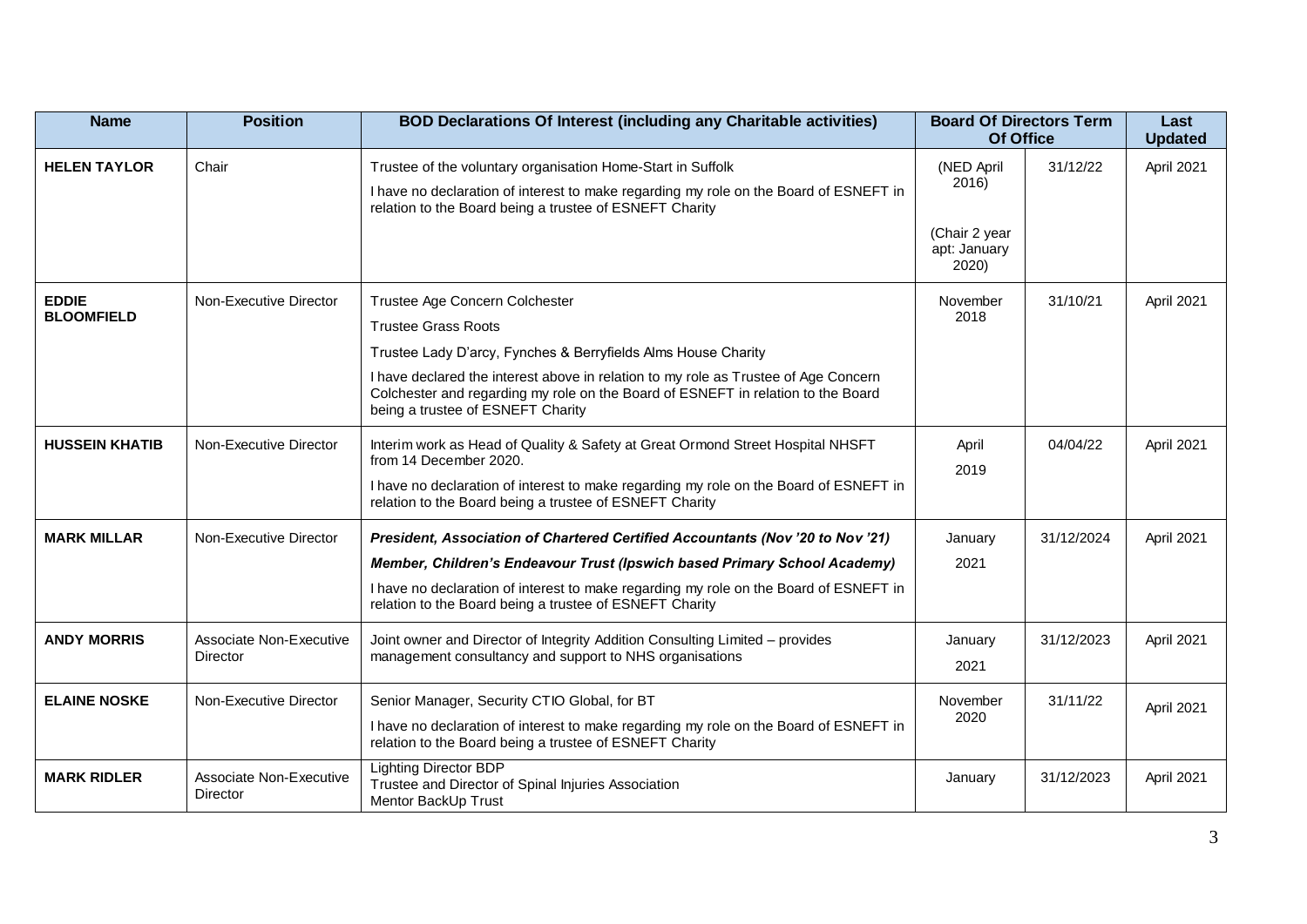|                                       |                                                 |                                                                                                                                                                                                                                                                                                                            | 2021                                        |          |                        |  |  |
|---------------------------------------|-------------------------------------------------|----------------------------------------------------------------------------------------------------------------------------------------------------------------------------------------------------------------------------------------------------------------------------------------------------------------------------|---------------------------------------------|----------|------------------------|--|--|
|                                       |                                                 |                                                                                                                                                                                                                                                                                                                            |                                             |          |                        |  |  |
| <b>Name</b>                           | <b>Position</b>                                 | <b>BOD Declarations Of Interest (including any Charitable activities)</b>                                                                                                                                                                                                                                                  | <b>Board Of Directors Term</b><br>Of Office |          | Last<br><b>Updated</b> |  |  |
| <b>RICHARD</b><br><b>SPENCER</b>      | Non-Executive Director                          | Member of the Communications Consumer Panel and the Advisory Committee on<br>Older and Disabled People (Ofcom)                                                                                                                                                                                                             | November<br>2018                            | 31/10/21 | April 2021             |  |  |
|                                       |                                                 | Trustee of Beacon House Ministries                                                                                                                                                                                                                                                                                         |                                             |          |                        |  |  |
|                                       |                                                 | I have declared the interest above in relation to my role as Trustee of Beacon House<br>Ministries and regarding my role on the Board of ESNEFT in relation to the Board<br>being a trustee of ESNEFT Charity                                                                                                              |                                             |          |                        |  |  |
| <b>CAROLE TAYLOR-</b><br><b>BROWN</b> | Non-Executive Director                          | Flagship Group Board and Flagship Homes Board - Non-Executive Director (registered<br>social housing provider and related businesses)<br>Owner and Managing Director Tamarix People Ltd - Executive Coaching and People<br><b>Management Consultancy</b><br>Co-Director Taybro Properties (private housing rental company) | November<br>2018                            | 31/10/21 | April 2021             |  |  |
|                                       |                                                 | I have no declaration of interest to make regarding my role on the Board of ESNEFT in<br>relation to the Board being a trustee of ESNEFT Charity                                                                                                                                                                           |                                             |          |                        |  |  |
| <b>RICHARD YOUNGS</b>                 | Non-Executive Director                          | Non-Executive Director of EOE Coop<br>I have no declaration of interest to make regarding my role on the Board of ESNEFT in<br>relation to the Board being a trustee of ESNEFT Charity                                                                                                                                     | November<br>2018                            | 31/10/21 | April 2021             |  |  |
| <b>NICK HULME</b>                     | <b>Chief Executive Officer</b>                  | Trustee and Board Member of NHS Providers<br>Chair of the East of England North Cancer Alliance<br>I have no declaration of interest to make regarding my role on the Board of ESNEFT in<br>relation to the Board being a trustee of ESNEFT Charity                                                                        | May<br>2016                                 |          | April 2021             |  |  |
| <b>REBECCA DRIVER</b>                 | Director of<br>Communications and<br>Engagement | None<br>I have no declaration of interest to make regarding my role on the Board of ESNEFT in<br>relation to the Board being a trustee of ESNEFT Charity                                                                                                                                                                   | January<br>2019                             |          | April 2021             |  |  |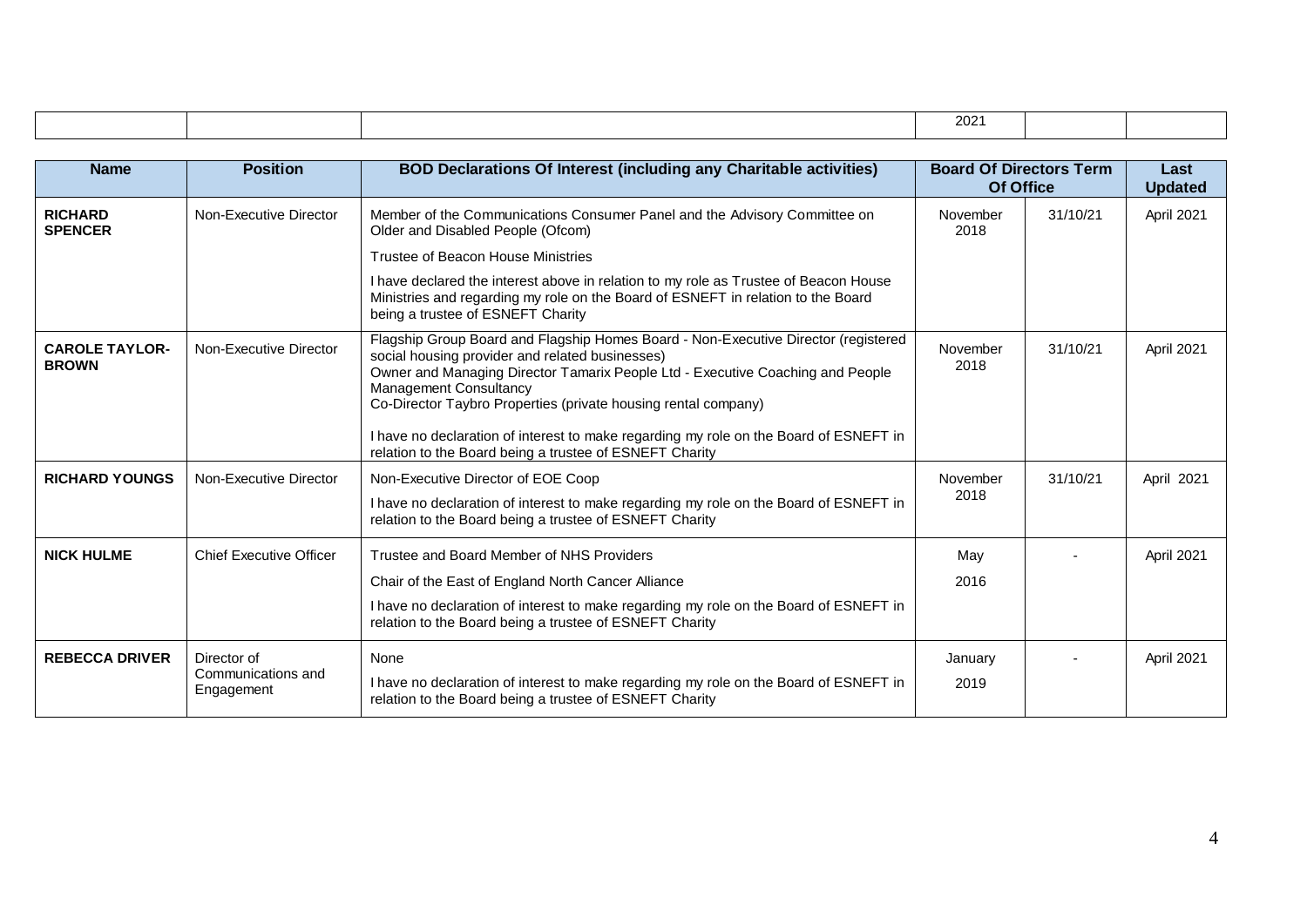| <b>Name</b>          | <b>Position</b>          | <b>BOD Declarations Of Interest (including any Charitable activities)</b>                                                                                            | <b>Board Of Directors Term</b><br>Of Office |  | Last<br><b>Updated</b> |
|----------------------|--------------------------|----------------------------------------------------------------------------------------------------------------------------------------------------------------------|---------------------------------------------|--|------------------------|
| <b>PAUL FENTON</b>   | Director of Estates &    | Son works at ESNEFT in Estates & Facilities                                                                                                                          | July                                        |  | March 2021             |
|                      | Facilities               | Immediate Past Chair and Member of HEFMA National Council                                                                                                            | 2018                                        |  |                        |
|                      |                          | President of the Institute of Healthcare Engineering and Estates Management<br>(IHEEM) - for two-year term of office.                                                |                                             |  |                        |
|                      |                          | Director of the Institute of Healthcare Engineering and Estates Management (IHEEM)<br>$-$ from 9 <sup>th</sup> October 2018                                          |                                             |  |                        |
|                      |                          | I have no declaration of interest to make regarding my role on the Board of ESNEFT in<br>relation to the Board being a trustee of ESNEFT Charity                     |                                             |  |                        |
| <b>SHANE GORDON</b>  | Director of Strategy,    | <b>Clinical Senate Council Member</b>                                                                                                                                | March                                       |  | April 2021             |
|                      | Research and Innovation  | I have no declaration of interest to make regarding my role on the Board of ESNEFT in<br>relation to the Board being a trustee of ESNEFT Charity                     | 2015                                        |  |                        |
| <b>DENVER</b>        | Director of Governance   | Husband works for ESNEFT as National Audit Lead                                                                                                                      | January                                     |  | April 2021             |
| <b>GREENHALGH</b>    |                          | I have no declaration of interest to make regarding my role on the Board of ESNEFT in<br>relation to the Board being a trustee of ESNEFT Charity                     | 2019                                        |  |                        |
| <b>ADRIAN MARR</b>   | Director of Finance      | None                                                                                                                                                                 | October                                     |  | April 2021             |
|                      |                          | I have no declaration of interest to make regarding my role on the Board of ESNEFT in<br>relation to the Board being a trustee of ESNEFT Charity                     | 2019                                        |  |                        |
| <b>MIKE MEERS</b>    | Director of ICT          | Wife works as Practice Manager at Burlington Road Surgery, Ipswich.                                                                                                  | July                                        |  | April 2021             |
|                      |                          | I have no declaration of interest to make regarding my role on the Board of ESNEFT in<br>relation to the Board being a trustee of ESNEFT Charity                     | 2018                                        |  |                        |
| <b>NEILL MOLONEY</b> | <b>Managing Director</b> | Wife, Mrs Liz Moloney, seconded to Ipswich and East Suffolk CCG as from Monday 16                                                                                    | July                                        |  | April 2021             |
|                      |                          | March 2020.                                                                                                                                                          | 2018                                        |  |                        |
|                      |                          | I have declared the interest above in relation to my wife and regarding my role on the<br>Board of ESNEFT in relation to the Board being a trustee of ESNEFT Charity |                                             |  |                        |